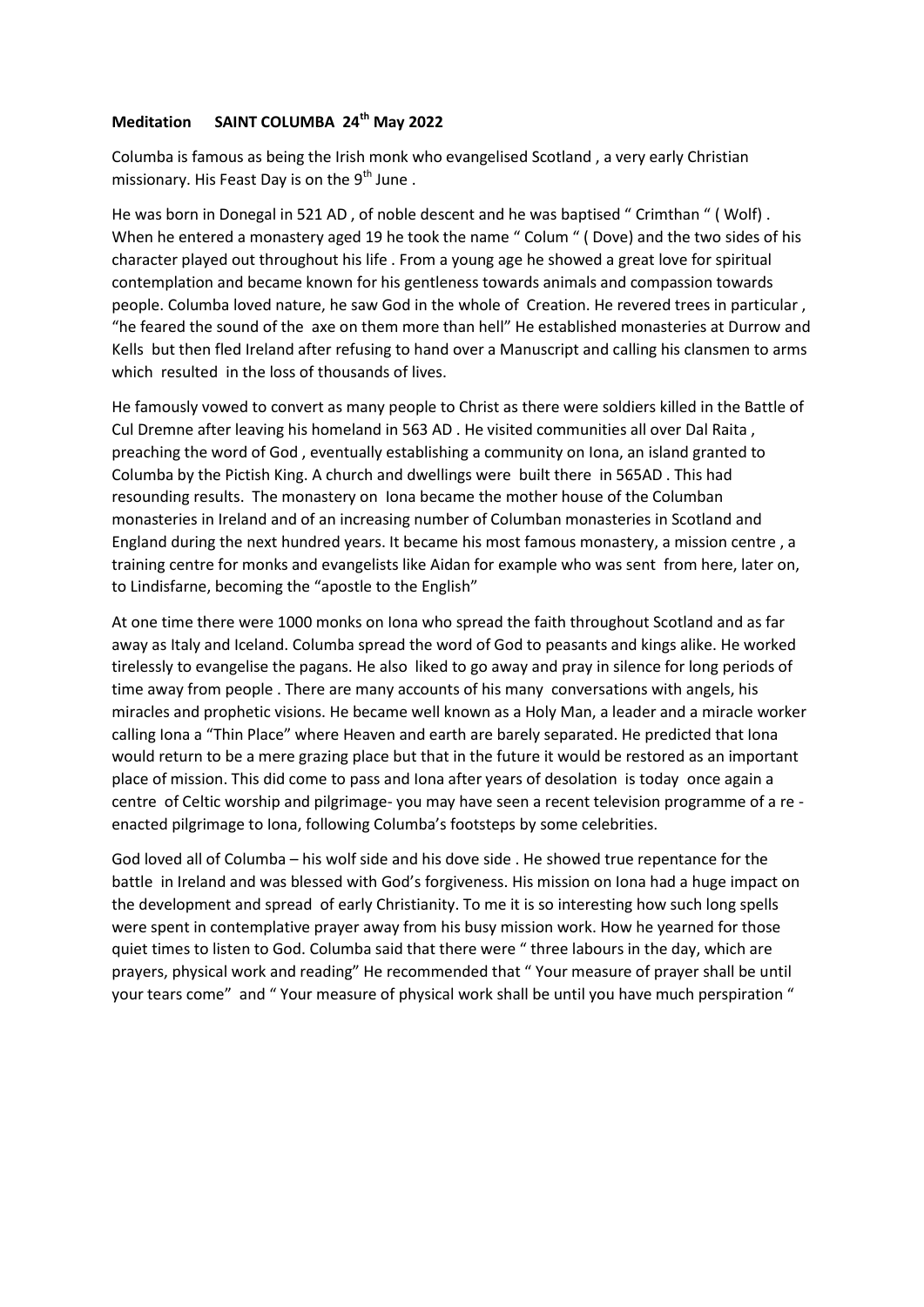#### **Prayer of St Columba**

Be a bright flame before me O God, A guiding star above me, a smooth path below me, A kindly shepherd behind me Today, tonight, forever Alone with none but you my God I journey on my way What need I fear When you are near , O Lord of night and day More secure am I within your hand Than if a multitude did round me stand. Amen

#### **Prayer of St Columba**

Almighty Father, Son and Holy Spirit, Eternal ever Blessed God To me unworthy servant, to me allow That I may keep a door in Heaven, The smallest door, the one that is least used. But in your house, O Lord, That I may see your glory, even from afar' And hear your voice, O God, and know That I am with you – You O God

#### **Prayer of St Columba**

Let me bless Almighty God, Whose power extends over sea and land Whose angels watch over all Let me study sacred books to calm my soul: I pray for peace,

Kneeling at heaven's gates. Let me do my daily work, Gathering seaweed, catching fish, Giving food to the poor. Let me say my daily prayers, Sometimes chanting, sometimes quiet, Always thanking God Delightful it is to live on a powerful isle, in a quiet cell, Serving the King of kings.

# **Song of St Columba**

On some island I long to be, A rocky promontory, looking on The coiling surface of the sea. To see the waves, crest on crest Of the great , shing ocean, composing A hymn to the Creator without rest. To see without sadness the strand Lined with bright shells and birds Lamenting overhead, a lonely sound. To hear the whisper of small waves Against the rocks, that endless sea-sound, Like keening over graves. To watch the seabirds sailing In flocks and most marvellous Of monsters, the turning whale. To see the shift from ebbtide To flood and tell my secret name: "He who set his back on Ireland"